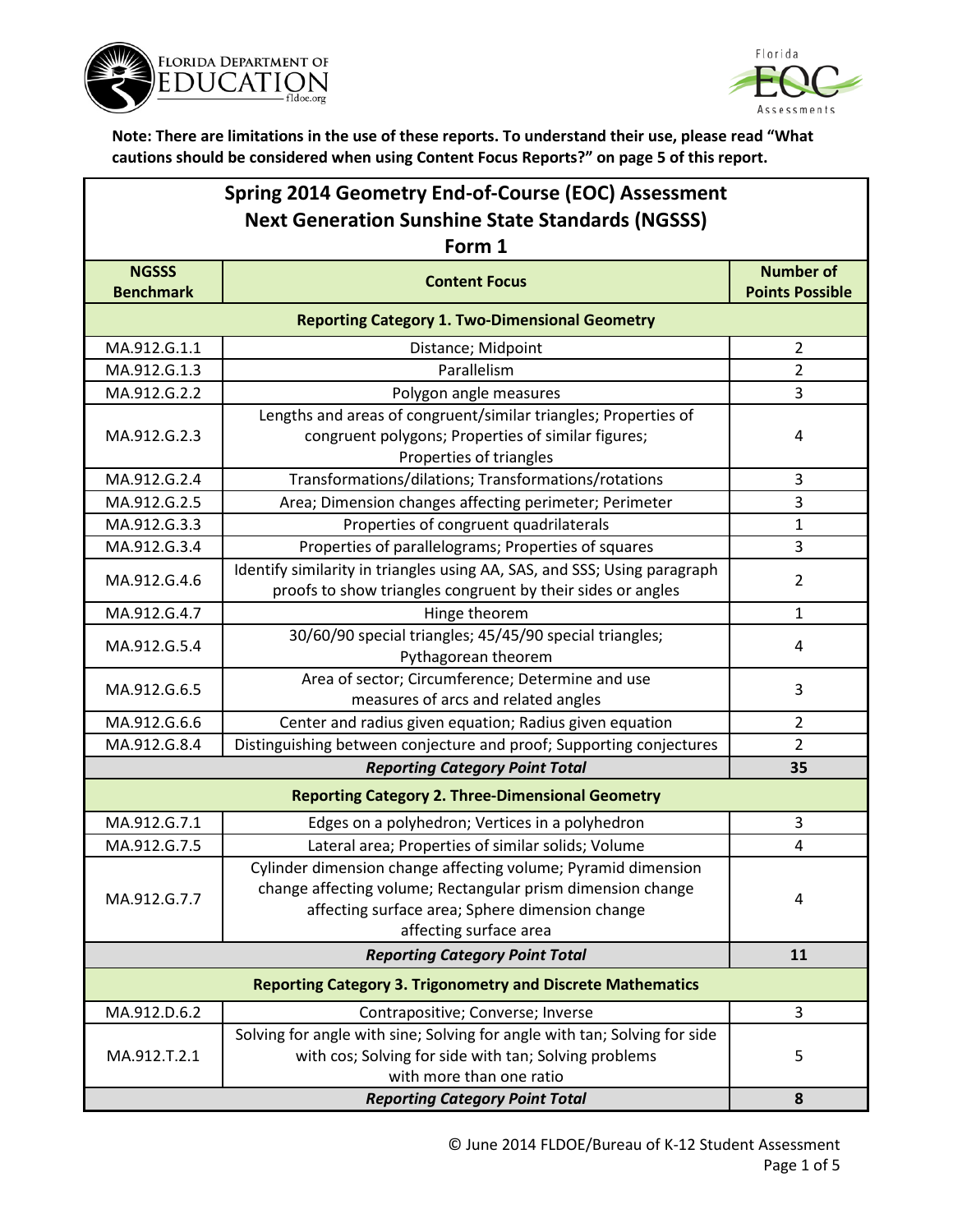



| Spring 2014 Geometry End-of-Course (EOC) Assessment                |                                                                                                                                |                        |  |  |
|--------------------------------------------------------------------|--------------------------------------------------------------------------------------------------------------------------------|------------------------|--|--|
| <b>Next Generation Sunshine State Standards (NGSSS)</b>            |                                                                                                                                |                        |  |  |
| Form 2                                                             |                                                                                                                                |                        |  |  |
| <b>NGSSS</b>                                                       | <b>Content Focus</b>                                                                                                           | <b>Number of</b>       |  |  |
| <b>Benchmark</b>                                                   |                                                                                                                                | <b>Points Possible</b> |  |  |
|                                                                    | <b>Reporting Category 1. Two-Dimensional Geometry</b>                                                                          |                        |  |  |
| MA.912.G.1.1                                                       | Midpoint                                                                                                                       | $\overline{2}$         |  |  |
| MA.912.G.1.3                                                       | Parallelism                                                                                                                    | 2                      |  |  |
| MA.912.G.2.2                                                       | Polygon angle measures                                                                                                         | 3                      |  |  |
|                                                                    | Apply theorems involving segments divided proportionally; Lengths                                                              |                        |  |  |
| MA.912.G.2.3                                                       | and areas of congruent/similar triangles; Properties of                                                                        | 4                      |  |  |
|                                                                    | congruent polygons; Properties of similar figures                                                                              |                        |  |  |
| MA.912.G.2.4                                                       | Transformations/dilations; Transformations/rotations;                                                                          | 3                      |  |  |
|                                                                    | Transformations/translations                                                                                                   |                        |  |  |
| MA.912.G.2.5                                                       | Area; Dimension changes affecting perimeter; Perimeter                                                                         | 3                      |  |  |
| MA.912.G.3.3                                                       | Properties and proofs of similar quadrilaterals                                                                                | 1                      |  |  |
| MA.912.G.3.4                                                       | Properties of parallelograms; Properties of rhombi                                                                             | 3                      |  |  |
|                                                                    | Using paragraph proofs to show triangles congruent by their                                                                    |                        |  |  |
| MA.912.G.4.6                                                       | sides or angles; Using paragraph proofs to show triangles                                                                      | $\overline{2}$         |  |  |
|                                                                    | similar by their sides or angles                                                                                               |                        |  |  |
| MA.912.G.4.7                                                       | Hinge theorem                                                                                                                  | 1                      |  |  |
| MA.912.G.5.4                                                       | 30/60/90 special triangles; 45/45/90 special triangles;                                                                        | 4                      |  |  |
|                                                                    | Pythagorean theorem                                                                                                            |                        |  |  |
| MA.912.G.6.5                                                       | Area of circles; Determine and use measures of arcs and                                                                        | 3                      |  |  |
| MA.912.G.6.6                                                       | related angles; Proving theorems about circles                                                                                 | $\overline{2}$         |  |  |
| MA.912.G.8.4                                                       | Determining equations of circles; Radius given equation<br>Distinguishing between conjecture and proof; Supporting conjectures | $\overline{2}$         |  |  |
|                                                                    | <b>Reporting Category Point Total</b>                                                                                          | 35                     |  |  |
|                                                                    | <b>Reporting Category 2. Three-Dimensional Geometry</b>                                                                        |                        |  |  |
| MA.912.G.7.1                                                       | Edges on a polyhedron; Vertices in a polyhedron                                                                                | 3                      |  |  |
| MA.912.G.7.5                                                       | Lateral area; Properties of congruent solids; Surface area                                                                     | Δ                      |  |  |
|                                                                    | Cylinder dimension change affecting volume; Holding volume of                                                                  |                        |  |  |
| MA.912.G.7.7                                                       | cones constant; Rectangular prism dimension change affecting                                                                   | 4                      |  |  |
|                                                                    | surface area; Sphere dimension change affecting surface area                                                                   |                        |  |  |
|                                                                    | <b>Reporting Category Point Total</b>                                                                                          | 11                     |  |  |
| <b>Reporting Category 3. Trigonometry and Discrete Mathematics</b> |                                                                                                                                |                        |  |  |
| MA.912.D.6.2                                                       | Contrapositive; Converse; Inverse                                                                                              | 3                      |  |  |
|                                                                    | Solving for angle with cos; Solving for angle with tan;                                                                        |                        |  |  |
| MA.912.T.2.1                                                       | Solving for side with sine; Solving for side with tan;                                                                         | 5                      |  |  |
|                                                                    | solving problems with more than one ratio                                                                                      |                        |  |  |
| <b>Reporting Category Point Total</b>                              |                                                                                                                                |                        |  |  |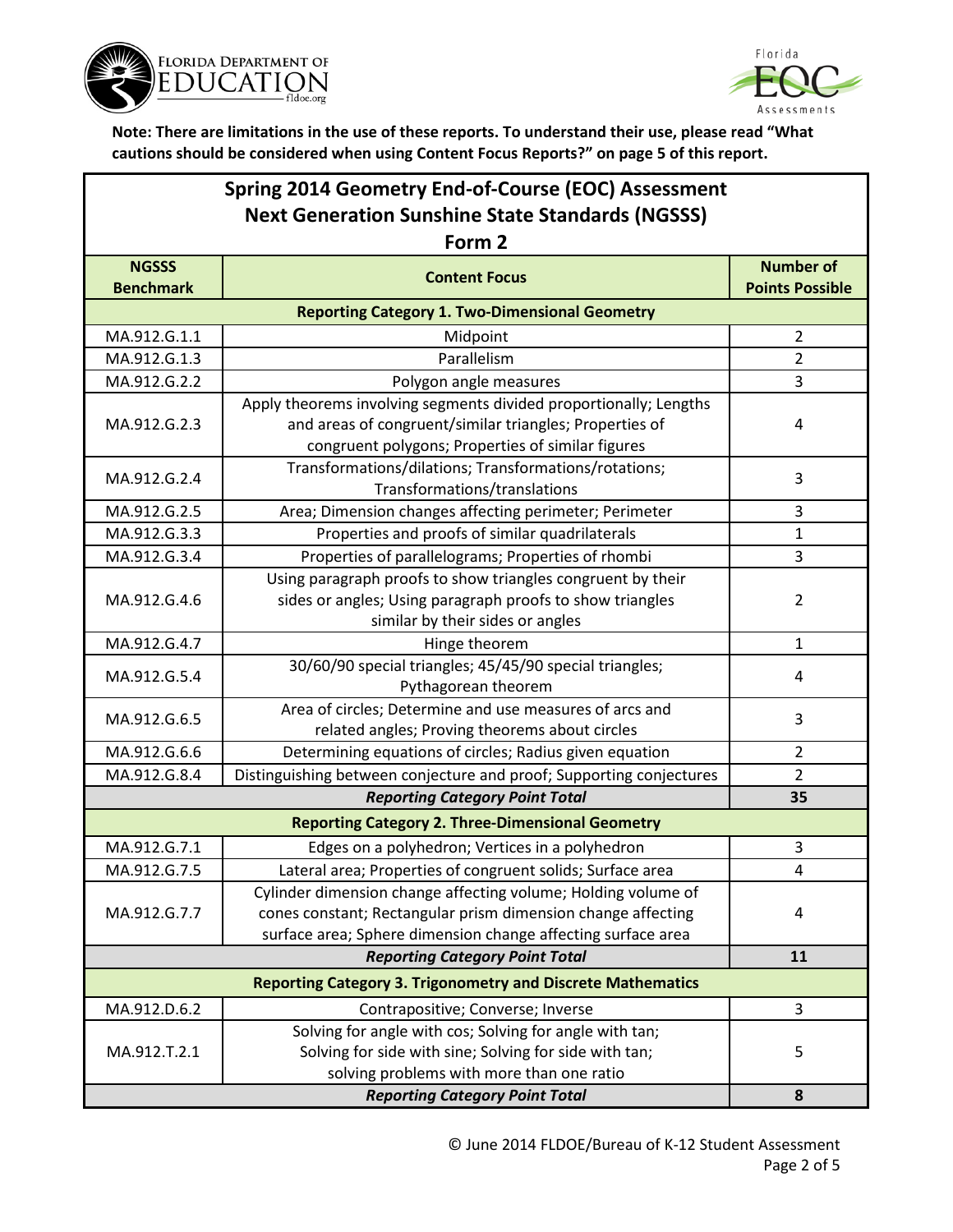



## **Spring 2014 Geometry End-of-Course (EOC) Assessment Next Generation Sunshine State Standards (NGSSS) Form 3**

| гиш э                                                              |                                                                                                              |                                            |  |  |
|--------------------------------------------------------------------|--------------------------------------------------------------------------------------------------------------|--------------------------------------------|--|--|
| <b>NGSSS</b><br><b>Benchmark</b>                                   | <b>Content Focus</b>                                                                                         | <b>Number of</b><br><b>Points Possible</b> |  |  |
| <b>Reporting Category 1. Two-Dimensional Geometry</b>              |                                                                                                              |                                            |  |  |
| MA.912.G.1.1                                                       | Distance; Midpoint                                                                                           | $\overline{2}$                             |  |  |
| MA.912.G.1.3                                                       | Parallelism                                                                                                  | $\overline{2}$                             |  |  |
| MA.912.G.2.2                                                       | Polygon angle measures                                                                                       | 3                                          |  |  |
| MA.912.G.2.3                                                       | Lengths and areas of congruent/similar triangles; Properties                                                 |                                            |  |  |
|                                                                    | of congruent polygons; Properties of similar figures;                                                        | 4                                          |  |  |
|                                                                    | Properties of triangles                                                                                      |                                            |  |  |
| MA.912.G.2.4                                                       | Transformations/dilations; Transformations/reflections;<br>Transformations/rotations                         | 3                                          |  |  |
| MA.912.G.2.5                                                       | Area; Dimension changes affecting area; Perimeter                                                            | 3                                          |  |  |
| MA.912.G.3.3                                                       | Properties and characteristics of quadrilaterals                                                             | $\mathbf{1}$                               |  |  |
| MA.912.G.3.4                                                       | Properties of parallelograms; Properties of trapezoids                                                       | 3                                          |  |  |
| MA.912.G.4.6                                                       | Identify similarity in triangles using AA, SAS, and SSS; Using paragraph                                     | $\overline{2}$                             |  |  |
|                                                                    | proofs to show triangles congruent by their sides or angles                                                  |                                            |  |  |
| MA.912.G.4.7                                                       | Hinge theorem                                                                                                | $\mathbf{1}$                               |  |  |
| MA.912.G.5.4                                                       | 30/60/90 special triangles; 45/45/90 special triangles;                                                      | 4                                          |  |  |
|                                                                    | Geometric mean; Pythagorean theorem                                                                          |                                            |  |  |
| MA.912.G.6.5                                                       | Determine and use measures of arcs and related angles                                                        | 3                                          |  |  |
| MA.912.G.6.6                                                       | Center and radius given equation; Radius given equation                                                      | $\overline{2}$                             |  |  |
| MA.912.G.8.4                                                       | Distinguishing between conjecture and proof; Supporting conjectures<br><b>Reporting Category Point Total</b> | $\overline{2}$                             |  |  |
|                                                                    | 35                                                                                                           |                                            |  |  |
|                                                                    | <b>Reporting Category 2. Three-Dimensional Geometry</b>                                                      |                                            |  |  |
| MA.912.G.7.1                                                       | Edges on a polyhedron; Nets of polyhedra; Vertices in a polyhedron                                           | 3                                          |  |  |
| MA.912.G.7.5                                                       | Lateral area; Properties of congruent solids; Surface area                                                   | $\overline{\mathbf{4}}$                    |  |  |
| MA.912.G.7.7                                                       | Cylinder dimension change affecting surface area; Cylinder dimension                                         |                                            |  |  |
|                                                                    | change affecting volume; Rectangular prism dimension change                                                  | 4                                          |  |  |
|                                                                    | affecting volume; Sphere dimension change affecting surface area                                             |                                            |  |  |
| <b>Reporting Category Point Total</b>                              |                                                                                                              | 11                                         |  |  |
| <b>Reporting Category 3. Trigonometry and Discrete Mathematics</b> |                                                                                                              |                                            |  |  |
| MA.912.D.6.2                                                       | Contrapositive; Converse; Inverse                                                                            | 3                                          |  |  |
|                                                                    | Solving for angle with sine; Solving for angle with tan; Solving for side                                    |                                            |  |  |
| MA.912.T.2.1                                                       | with cos; Solving for side with tan; Solving problems                                                        | 5                                          |  |  |
|                                                                    | with more than one ratio<br><b>Reporting Category Point Total</b>                                            |                                            |  |  |
|                                                                    | 8                                                                                                            |                                            |  |  |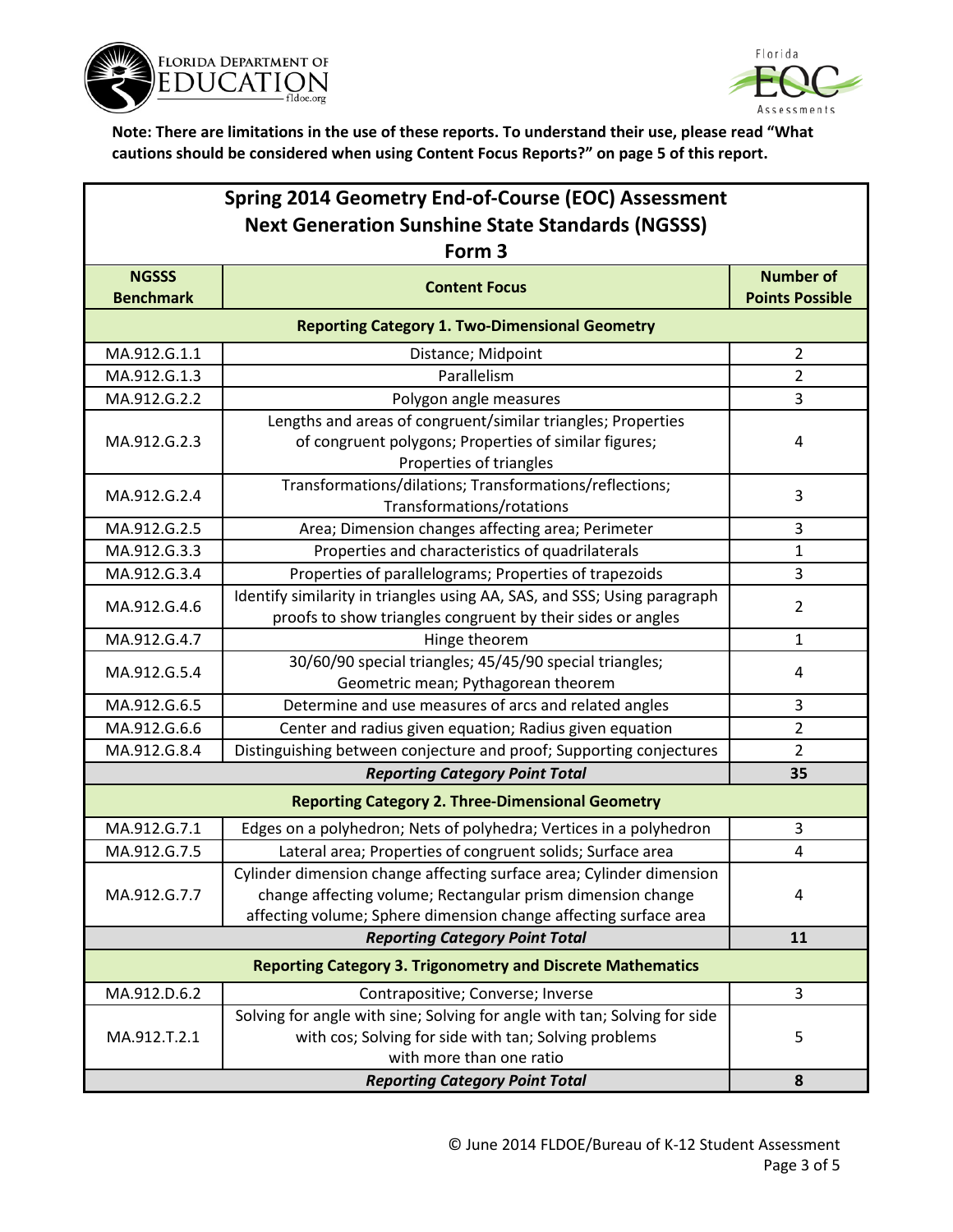



# **Spring 2014 Geometry End-of-Course (EOC) Assessment Next Generation Sunshine State Standards (NGSSS) Form 4**

| FOrm 4                                                             |                                                                         |                                            |  |  |
|--------------------------------------------------------------------|-------------------------------------------------------------------------|--------------------------------------------|--|--|
| <b>NGSSS</b><br><b>Benchmark</b>                                   | <b>Content Focus</b>                                                    | <b>Number of</b><br><b>Points Possible</b> |  |  |
| <b>Reporting Category 1. Two-Dimensional Geometry</b>              |                                                                         |                                            |  |  |
| MA.912.G.1.1                                                       | Justify segment length; Midpoint                                        | $\overline{2}$                             |  |  |
| MA.912.G.1.3                                                       | Parallelism                                                             | $\overline{2}$                             |  |  |
| MA.912.G.2.2                                                       | Polygon angle measures                                                  | 3                                          |  |  |
|                                                                    | Lengths and areas of congruent/similar triangles; Properties of         |                                            |  |  |
| MA.912.G.2.3                                                       | congruent polygons; Similar triangles                                   | 4                                          |  |  |
|                                                                    | Transformations/dilations; Transformations/rotations;                   |                                            |  |  |
| MA.912.G.2.4                                                       | Transformations/translations                                            | 3                                          |  |  |
| MA.912.G.2.5                                                       | Area; Perimeter                                                         | 3                                          |  |  |
| MA.912.G.3.3                                                       |                                                                         |                                            |  |  |
|                                                                    | Properties and characteristics of quadrilaterals                        | 1                                          |  |  |
| MA.912.G.3.4                                                       | Properties of parallelograms; Properties of rectangles;                 | 3                                          |  |  |
|                                                                    | Properties of rhombi                                                    |                                            |  |  |
|                                                                    | Identify congruency in triangles using SSS, SAS, ASA, AAS, and HL;      | 2                                          |  |  |
| MA.912.G.4.6                                                       | Using paragraph proofs to show triangles                                |                                            |  |  |
|                                                                    | congruent by their sides or angles                                      |                                            |  |  |
| MA.912.G.4.7                                                       | Hinge theorem                                                           | 1                                          |  |  |
| MA.912.G.5.4                                                       | 30/60/90 special triangles; 45/45/90 special triangles;                 | 4                                          |  |  |
|                                                                    | Pythagorean theorem                                                     |                                            |  |  |
| MA.912.G.6.5                                                       | Area of sector; Central angles; Determine and use                       | 3                                          |  |  |
|                                                                    | measures of arcs and related angles                                     |                                            |  |  |
| MA.912.G.6.6                                                       | Center given equation; Radius given equation                            | 2                                          |  |  |
| MA.912.G.8.4                                                       | Distinguishing between conjecture and proof; Supporting conjectures     | $\overline{2}$                             |  |  |
|                                                                    | <b>Reporting Category Point Total</b>                                   | 35                                         |  |  |
|                                                                    | <b>Reporting Category 2. Three-Dimensional Geometry</b>                 |                                            |  |  |
| MA.912.G.7.1                                                       | Edges on a polyhedron; Faces on a polyhedron                            | 3                                          |  |  |
| MA.912.G.7.5                                                       | Lateral area; Properties of congruent solids; Volume                    | 4                                          |  |  |
| MA.912.G.7.7                                                       | Cylinder dimension change affecting surface area; Cylinder dimension    | 4                                          |  |  |
|                                                                    | change affecting volume; Rectangular prism dimension change             |                                            |  |  |
|                                                                    | affecting volume; Sphere dimension change affecting surface area        |                                            |  |  |
|                                                                    | 11                                                                      |                                            |  |  |
| <b>Reporting Category 3. Trigonometry and Discrete Mathematics</b> |                                                                         |                                            |  |  |
| MA.912.D.6.2                                                       | Contrapositive; Converse; Inverse                                       | 3                                          |  |  |
| MA.912.T.2.1                                                       | Solving for angle with tan; Solving for side with cos; Solving for side |                                            |  |  |
|                                                                    | with sine; Solving problems with more than one ratio                    | 5                                          |  |  |
|                                                                    | 8                                                                       |                                            |  |  |